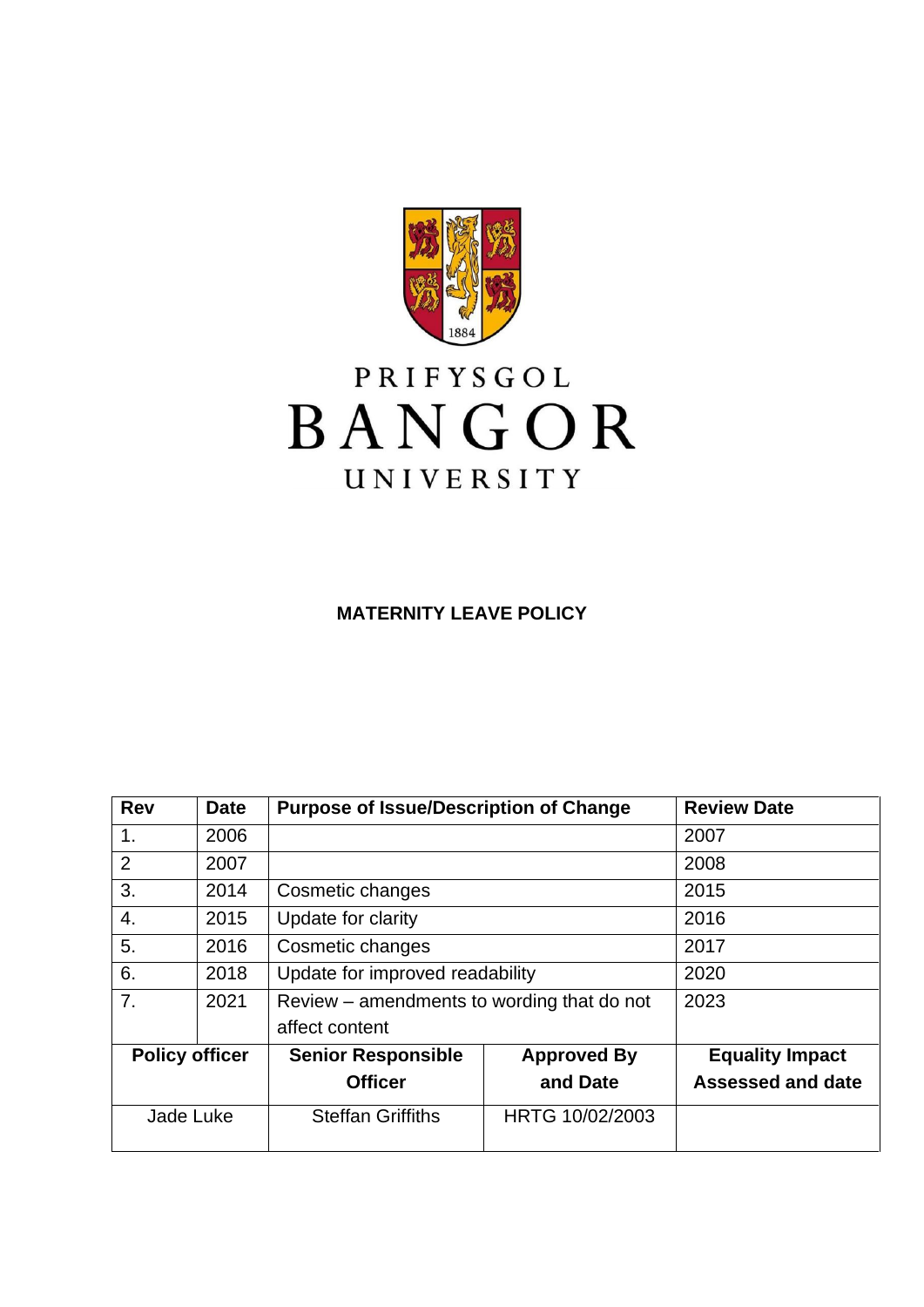#### **Contents**

| $\mathbf{1}$   |                                                           |  |  |  |  |  |
|----------------|-----------------------------------------------------------|--|--|--|--|--|
| $\overline{2}$ |                                                           |  |  |  |  |  |
| 3              |                                                           |  |  |  |  |  |
| $\overline{4}$ |                                                           |  |  |  |  |  |
| 5              |                                                           |  |  |  |  |  |
| 6              | SICKNESS ABSENCE ASSOCIATED WITH PREGNANCY / CHILDBIRTH 4 |  |  |  |  |  |
| $\overline{7}$ |                                                           |  |  |  |  |  |
| 8              |                                                           |  |  |  |  |  |
| 9              |                                                           |  |  |  |  |  |
| 10             |                                                           |  |  |  |  |  |
| 11             |                                                           |  |  |  |  |  |
|                | 11.1                                                      |  |  |  |  |  |
|                | 11.2                                                      |  |  |  |  |  |
|                | 11.3                                                      |  |  |  |  |  |
| 12             |                                                           |  |  |  |  |  |
| 13             |                                                           |  |  |  |  |  |
| 14             |                                                           |  |  |  |  |  |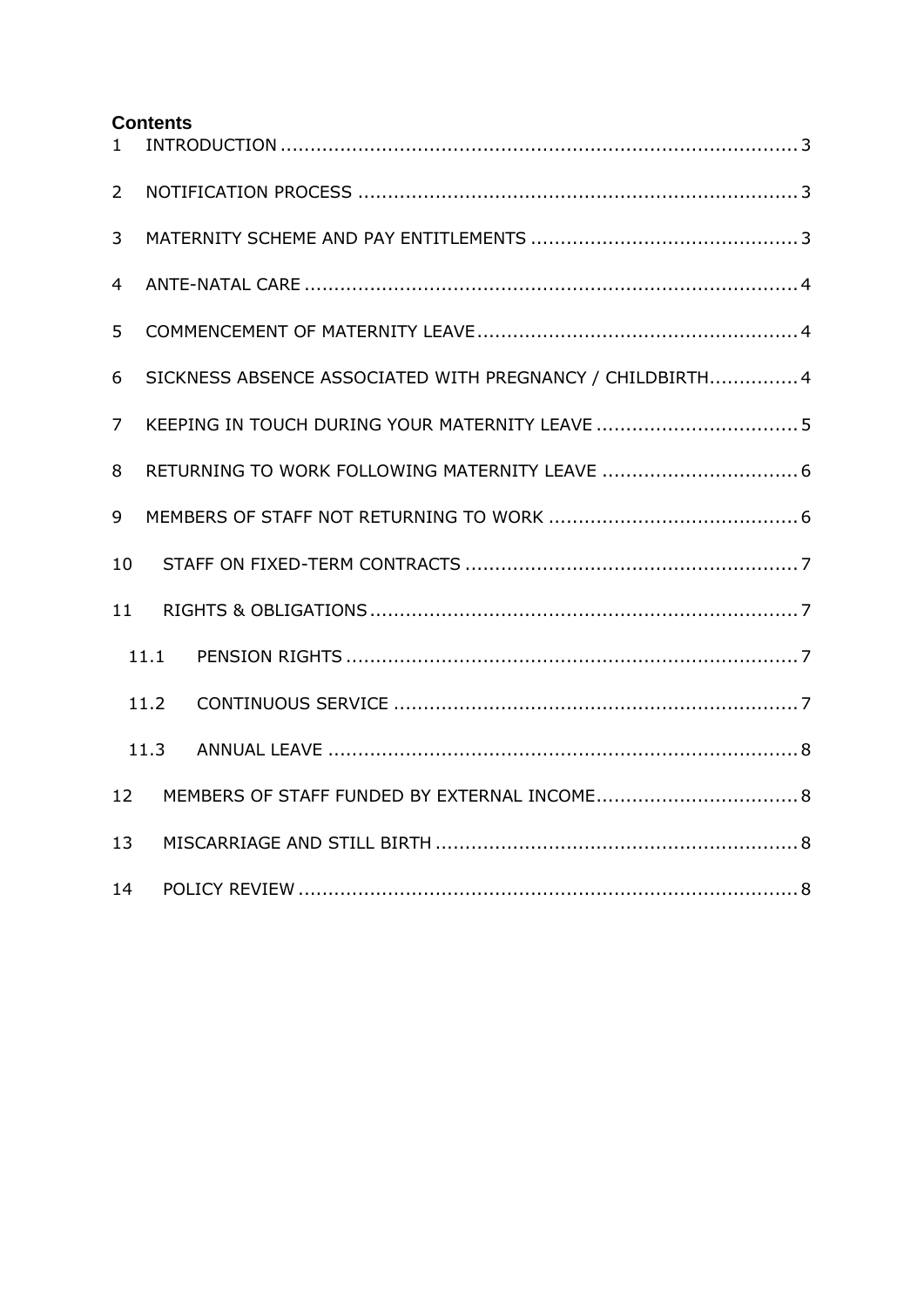# <span id="page-2-0"></span>**1 INTRODUCTION**

Bangor University is committed to supporting colleagues throughout their pregnancy and return to work. In addition to statutory benefits the University also offers enhanced benefits.

## <span id="page-2-1"></span>**2 NOTIFICATION PROCESS**

To assist the University in discharging its responsibilities towards the health and safety of you and your unborn child, it is advisable that written notification is made at an early stage in the pregnancy.

Having been notified of your pregnancy, your line manager will ensure that a risk assessment of your workplace is carried out as soon as possible (further information on this can be found on the [Health & Safety Services' website\)](https://www.bangor.ac.uk/hss/inflink/expectantandnewmothers.php.en).

The purpose of this assessment is to establish whether you or your unborn child are at risk whilst you carry out your normal daily duties. If you are in a position where the majority of tasks which you carry out could put you and/or your unborn baby at risk, advice will be sought from the Occupational Health Practitioner

Although early notification pregnancy is encouraged, you must notify Human Resources in writing that you are pregnant by no later than the 15th week before the expected week of childbirth (EWC) or as soon as reasonably practicable

Human Resources require a completed Maternity Leave Application form and submission of the original MATB1 certificate, available from your midwife. The original MATB1 form needs to be submitted for HMRC purposes.

On receipt of the completed form, Human Resources will write to you confirming your leave and pay arrangements. Please note, the notification requirements are the same regardless of the scheme that the member of staff qualifies for.

#### <span id="page-2-2"></span>**3 MATERNITY SCHEME AND PAY ENTITLEMENTS**

| <b>Scheme</b>                                     | <b>Entitlement/Pay</b>                                                                                                                   |
|---------------------------------------------------|------------------------------------------------------------------------------------------------------------------------------------------|
| University<br>Maternity<br>Leave<br><b>Scheme</b> | l • 8 weeks full pay (at your normal weekly rate).                                                                                       |
|                                                   | • + 18 weeks at half pay (half your normal weekly rate) + Statutory<br>Maternity Pay, or 90% of your normal weekly rate if this is less. |
|                                                   | $\  \cdot +$ 13 weeks at the statutory rate, or 90% if this is less.                                                                     |
|                                                   | $\cdot$ + 13 weeks unpaid leave.                                                                                                         |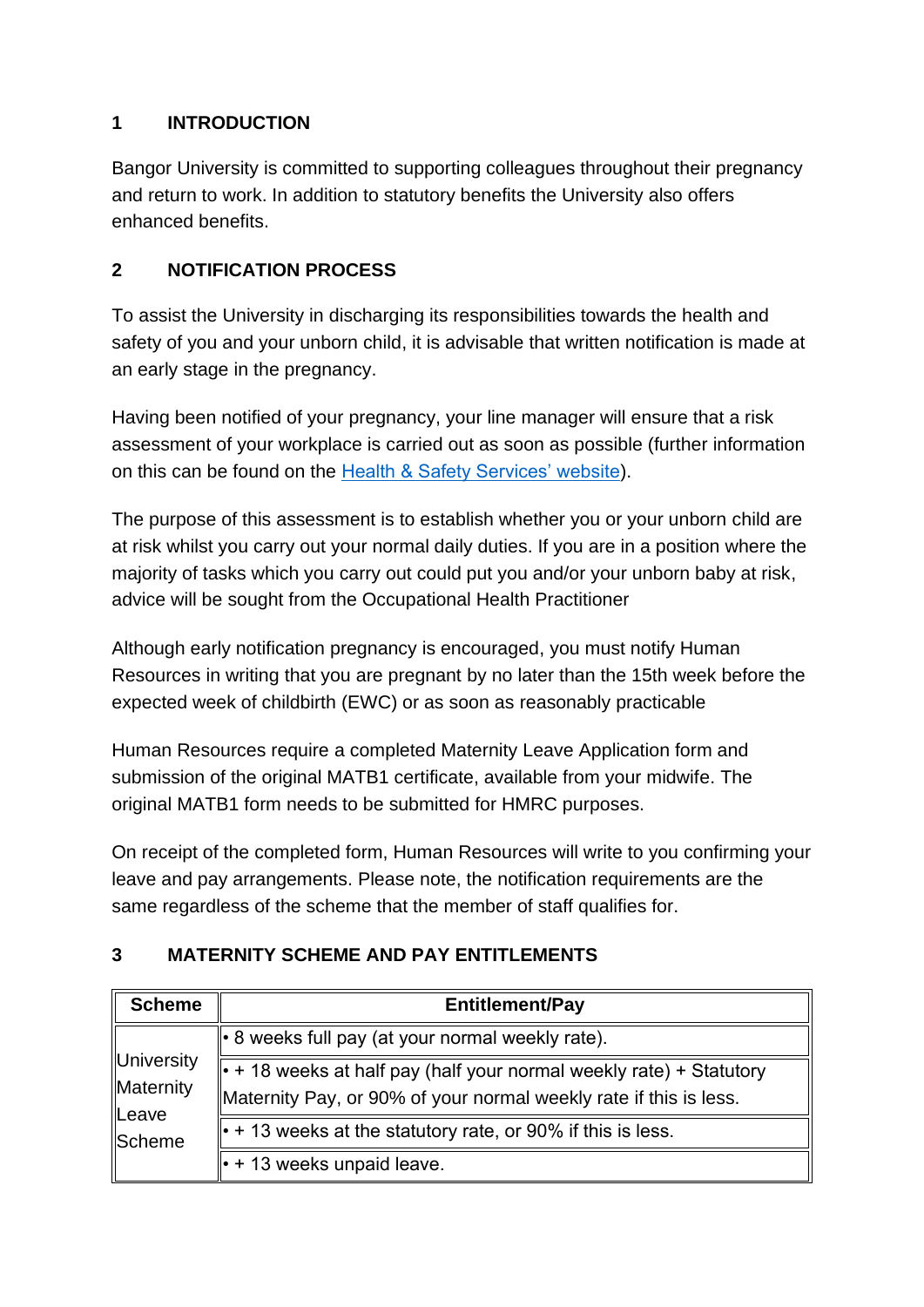Maternity Allowance  $\| \cdot \|$  if you are not eligible to receive SMP, i.e., if your average earnings  $\parallel$  are below the 'lower earnings limit' for national insurance purposes, Human Resources will provide you with a SMP1 form that will indicate why the University cannot pay you SMP. This form needs to be presented to your local JobCentre Plus office in order that they can process your Maternity Allowance payment

Note - Average weekly earnings will be calculated in accordance with the statutory maternity pay regulations that may apply at that time.

# <span id="page-3-0"></span>**4 ANTE-NATAL CARE**

You can take reasonable time off without loss of pay to attend ante-natal appointments made on the advice of a medical practitioner, registered health visitor or registered midwife. You should inform your line manager of your appointment(s) as soon as reasonably practicable. You may also be requested to provide evidence of appointments. Where possible, appointments should be made at times which cause minimal disruption to the working day.

# <span id="page-3-1"></span>**5 COMMENCEMENT OF MATERNITY LEAVE**

You may commence your maternity leave at any time from the 11th week before the expected week of confinement to the date of birth, subject to compliance with the notification procedures.

In the event that you give birth before the maternity leave period was due to commence, you must notify Human Resources as soon as is reasonably practicable of the date on which you gave birth. In this instance, your maternity leave period will commence automatically on the day after the date of birth of the child.

# <span id="page-3-2"></span>**6 SICKNESS ABSENCE ASSOCIATED WITH PREGNANCY / CHILDBIRTH**

Should you be absent from work during pregnancy due to ill health, you will receive the normal occupational sick pay that you would have been entitled to during any other period of sickness absence, provided that your period of maternity leave has not commenced.

If, however you are absent from work for any pregnancy related illness during the four week period prior to the commencement of the EWC, regardless of when the maternity leave period was planned to begin, maternity leave will automatically commence. In such cases, the maternity leave will begin on the day after the first day of your absence from work. You (or your partner/spouse) must notify Human Resources that you are absent from work wholly or partly because of pregnancy as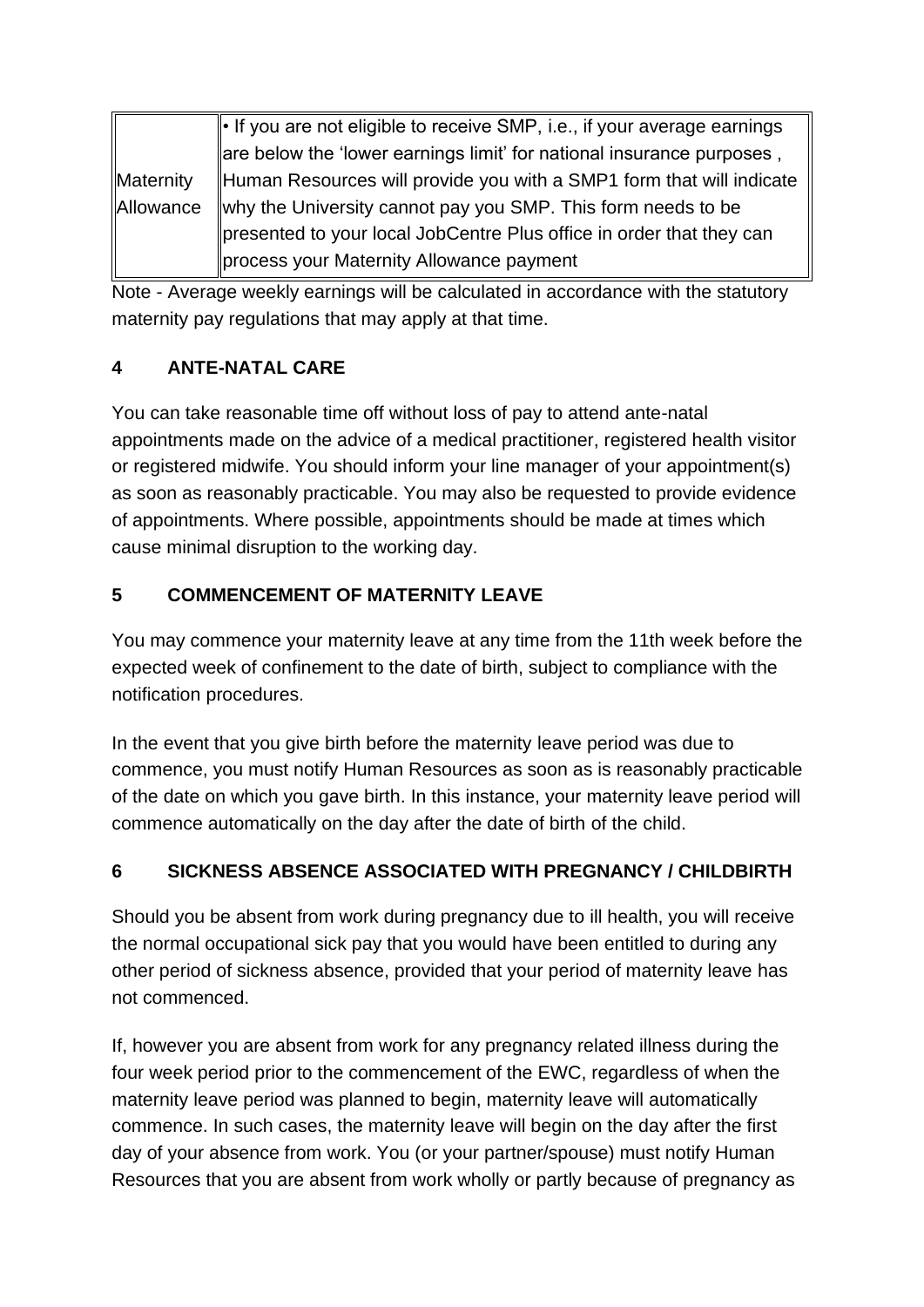soon as possible, specifying the date on which the absence began and following due departmental notification procedures.

Any absence following the end of the period of maternity leave will be managed in accordance with the University's Sickness Absence Policy.

#### <span id="page-4-0"></span>**7 KEEPING IN TOUCH DURING YOUR MATERNITY LEAVE**

During your maternity leave period you and your line manager should make reasonable contact with each other. The frequency and mode of communication should be agreed between you both prior to the commencement of your leave. If you wish to be kept updated on certain matters or developments whilst on maternity leave, this again should be discussed and agreed before your leave commences.

*Keeping in Touch (KIT) Days* - On agreement with your line manager, you may work up to a maximum of 10 days during your maternity leave period, known as 'keeping in touch' days. These days may be taken at any stage during your maternity leave, except within the first 2 weeks after your child is born. Keeping in touch days should be mutually agreed – you are not required to undertake such days, and the University is not obliged to agree to them.

Where KIT days are taken normal daily rates of pay will apply, this will not equal a day off in lieu. During the period of full pay no additional payment will be made except for SMP which will be an additional payment on top of your normal daily rate. Should you take one of these days on your period of half pay, SMP or No pay your payment will be 'topped up' to your normal daily rate and when applicable by SMP. Attendance for part of a day will count as one KIT day.

Should you wish to undertake a KIT day, you must agree the days / dates and type of work in writing with your Head of Department. Appropriate consultation will then take place between yourself and the Head of Department and your request will be responded to appropriately. Your Head of Department will then confirm the details with Human Resources to ensure details are processed in a timely manner.

The type of work undertaken should be agreed between you and your line manager. KIT days can include training courses, staff meetings, away days, performance & development reviews, etc. and should not be restricted to the performance of your normal duties. It is the responsibility of your line manager to monitor KIT days, and to record these with Human Resources within the month of the of you undertaking them.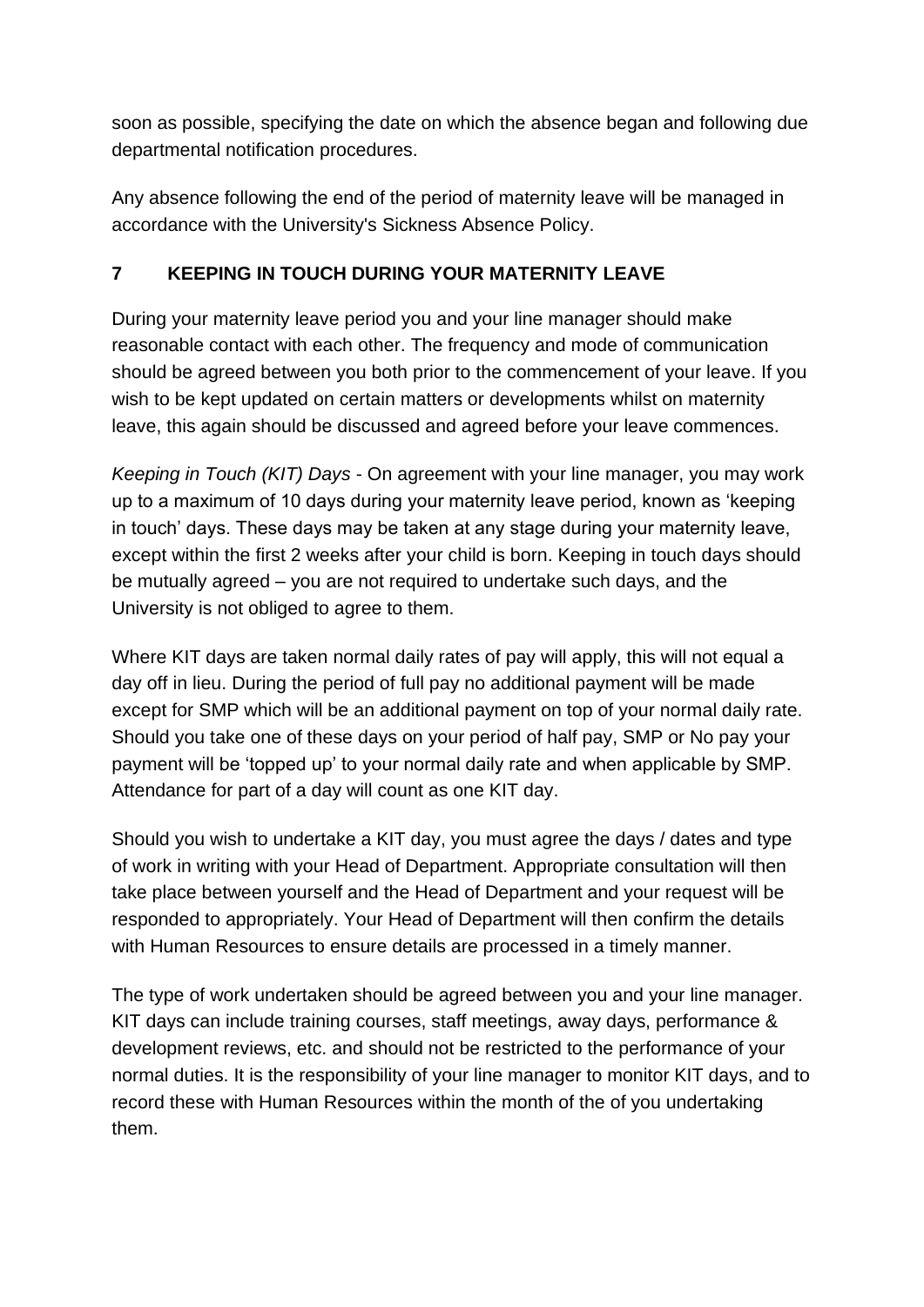#### <span id="page-5-0"></span>**8 RETURNING TO WORK FOLLOWING MATERNITY LEAVE**

#### *Change of return date (notice required) –*

If you intend to return to work before the end of your full maternity leave period (i.e. 52 weeks) you must give 8 weeks' written notice of the date on which you intend to return to your line manager (with a copy to Human Resources). If the required notice is not given, your line manager may postpone your return until the full 8 weeks' notice has been given. Please note, the law requires you to take a minimum of 2 weeks' maternity leave following the birth of your child.

#### *Right to return to the same/similar role –*

You will generally return to the job in which you were employed prior to your maternity leave, on the terms and conditions that would have applied had you not been absent. Where you return from your period of maternity leave, you are entitled to return either to the same job, or if this is not reasonably practicable (for example due to a restructure), to an equivalent job which would be considered suitable alternative work, on terms and conditions no less favourable than would have applied if you had not been absent.

#### *Right to request flexible working –*

On returning from your period of maternity leave, you have the right to request a change to your working hours/pattern. Whilst there is no automatic right to have this request approved, all requests for part-time work or other flexible working arrangements will be considered in line with operational requirements and needs. If you would like this option to be considered, you should complete the Application to Work Flexibly form setting out your proposals as soon as possible in advance of your return date. The procedure for dealing with such requests is set out in the University's Flexible Working Policy.

#### <span id="page-5-1"></span>**9 MEMBERS OF STAFF NOT RETURNING TO WORK**

If you decide to resign, you will need to give the required notice in line with your employment contract. If you have received University Maternity Pay (UMP) and do not return to work for a period of at least 3 months, we will normally reclaim the nonstatutory part of your UMP.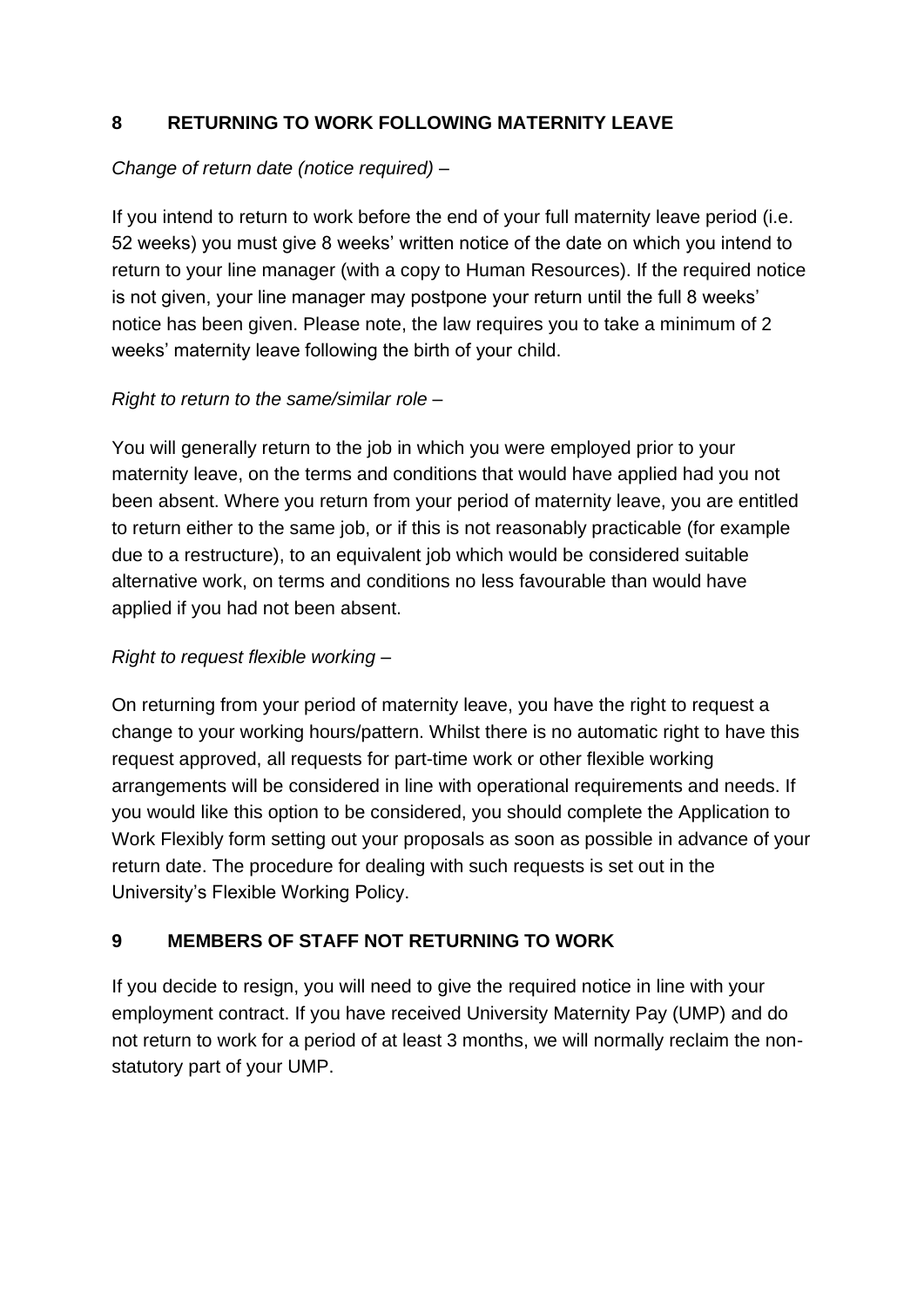## <span id="page-6-0"></span>**10 STAFF ON FIXED-TERM CONTRACTS**

You should consult with your line manager at the earliest opportunity in the event your contact of employment is due to expire during your maternity leave

If you are on a fixed term contract that comes to an end during / at the end of your maternity leave period and it has not been possible to identify a redeployment opportunity, you would not be expected to repay the non-statutory part of your UMP. However, if you are offered an extension of your current contract or a redeployment position at the University, but choose not to accept it, we reserve the right to reclaim the non-statutory part of your UMP if you reject or do not pursue these options.

Where no extension is possible and, if eligible, your maternity pay will continue for the full 39 weeks, however all other benefits associated with your employment will cease as of the end of contract date.

## <span id="page-6-2"></span><span id="page-6-1"></span>**11 RIGHTS & OBLIGATIONS**

#### 11.1 PENSION RIGHTS

Pension rights and contributions shall be managed in accordance with the provisions of the relevant superannuation scheme, providing that these provisions do not conflict with any statutory requirements that may apply at the time.

Pension benefits will normally be preserved during the period of paid leave. You have the option to agree to pay the contribution for the unpaid leave on your return to work and, provided that this occurs, the University will also pay employer contributions for the unpaid period of leave.

Further information on specific provision under respective pension schemes can be provided by the Pensions Officer.

#### 11.2 CONTINUOUS SERVICE

<span id="page-6-3"></span>Where you exercise your right to return to work following a period of maternity leave, the period of absence will be considered continuous service with the University for the purpose of redundancy rights and other similar rights. You will also be entitled to progress through the normal annual increments on the University's salary scale in accordance with your terms and conditions of employment.